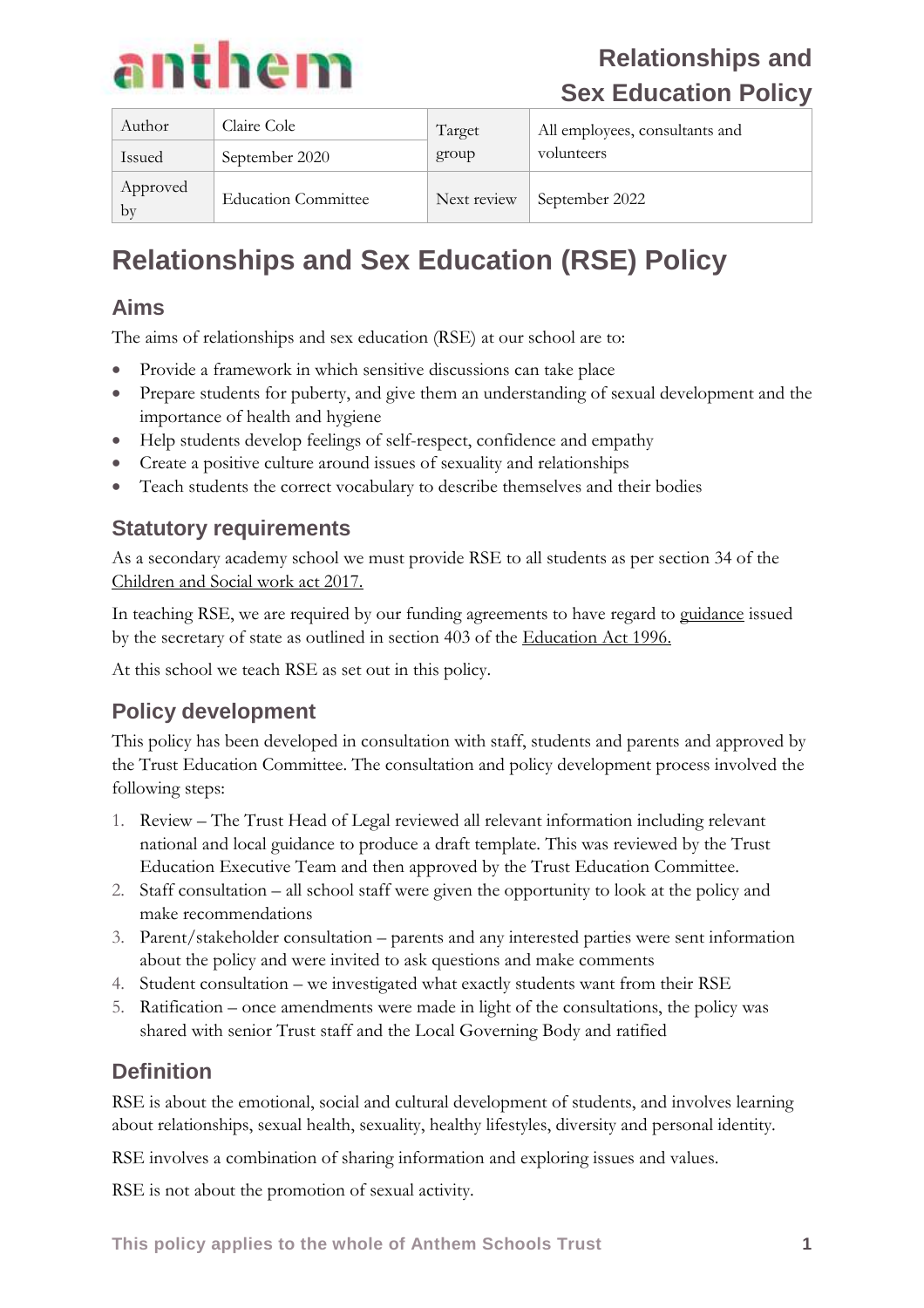

## **Curriculum**

Our curriculum is set out as per Appendix 1, but we may need to adapt it as and when necessary.

We have developed the curriculum in consultation with parents, students and staff, taking into account the age, needs and feelings of students. If students ask questions outside the scope of this policy, teachers will respond in an appropriate manner, so they are fully informed and don't seek answers online.

Oxford Spires Academy's statutory RSE and Health programme has been carefully considered and focusses on the needs of our students. This takes into account their age and our community. A key part of RSE is to safeguard our students. To provide them with clear knowledge so they are aware of issues in the world around them. This will be delivered in a sensitive way ensuring that religious and cultural views about sexual behaviour are respected whilst still ensuring that pupils have access to the learning they need to stay safe, healthy and understand their rights as individuals.

It is important to us that RSE is delivered in a clear, impartial and scientific way, providing information on matters such as the changes of puberty, abortion and assisted conception, as well as covering the law in relation to, for example, forced-marriage and female genital mutilation (FGM). Some of the RSE curriculum will be delivered by specialists within the school.

We ensure RSE is inclusive and meets the needs of all our pupils, including those with special educational needs and disabilities (SEND). We work closely with the SEND team, differentiate within lessons appropriately and revisit the curriculum in subsequent years allowing a cyclical learning structure. The principle being that as students develop at different rates they may relate to topics at different times. The curriculum is built to recap, review, and then develop.

We ensure RSE fosters gender equality and LGBT+ by the way in which lessons are delivered. Teachers will safeguard that the language and examples they use cover all aspects of human relationships.

We believe that RSE is important in the growth and development of our students. It allows them to be empowered with knowledge to make well informed decisions about their lives. Our main focus is on the importance of good, positive relationships and how we can maintain those. It aims to support our students in identifying those relationships and provide skills of maintaining good relationships that are going to enable them to become who they wish to become in the future.

RSE will provide students with knowledge about a variety of issues that they may come across now or later on into their adult lives. It will provide time and opportunity to weigh up information and problem solve. These are key skills that will be able to use in their adult lives as they come across new situations.

For more information about our curriculum, see our curriculum map in Appendix 1.

### **Delivery of RSE**

The RSE curriculum has been carefully mapped across the curriculum within the school. Some aspects are delivered through our Assembly and Tutor programme and some aspects are delivered through the Science curriculum and drop down events across the year.

Sex Education is taught within the Science Curriculum.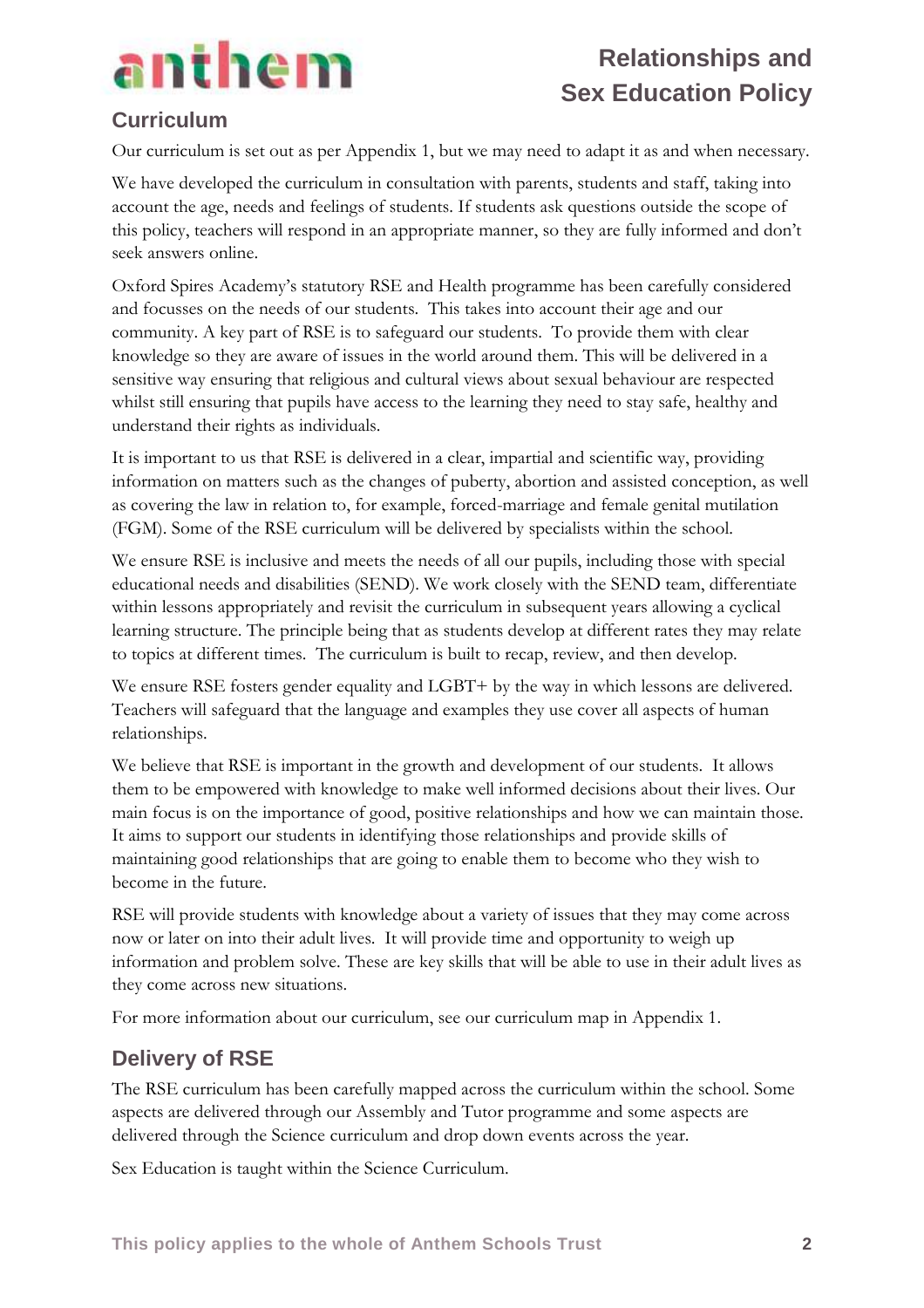

RSE focuses on giving young people the information they need to help them develop healthy, nurturing relationships of all kinds including:

- Families
- Respectful relationships, including friendships
- Online and media
- Being safe
- Intimate and sexual relationships, including sexual health
- The law

For more information about our RSE curriculum, see Appendices 1 and 2.

These areas of learning are taught within the context of family life taking care to ensure that there is no stigmatisation of children based on their home circumstances (families can include single parent families, LGBT parents, families headed by grandparents, adoptive parents, foster parents/carers amongst other structures) along with reflecting sensitively that some children may have a different structure of support around them (for example: looked after children or young carers).

## **Roles and responsibilities**

#### **The Trust Education Committee**

The Trust Education Committee will approve the RSE policy and hold the Headteacher to account for its implementation.

#### **The Headteacher**

The Headteacher is responsible for ensuring that RSE is taught consistently across the school, and for managing requests to withdraw students from non-statutory components of RSE (see **Parents' right to withdraw**).

#### **Staff**

Staff are responsible for:

- Delivering RSE in a sensitive way
- Modelling positive attitudes to RSE
- Monitoring progress
- Responding to the needs of individual students
- Responding appropriately to students whose parents wish them to be withdrawn from the non-statutory components of RSE

Staff do not have the right to opt out of teaching RSE. Staff who have concerns about teaching RSE are encouraged to discuss this with the head teacher.

Some aspects of RSE are delivered by [RSE staff tutors, Science teachers]. We also have a team of specialist teachers of RSE who are shown below:

Claire Cole- Head of RSE/ HOY 11 Mark Brown- Teacher of RSE/ HOY 9 Sean Masterson – Teacher of RSE/Vice Principal /HOY 10 Laura Smith- Teacher of RSE/HOY 7